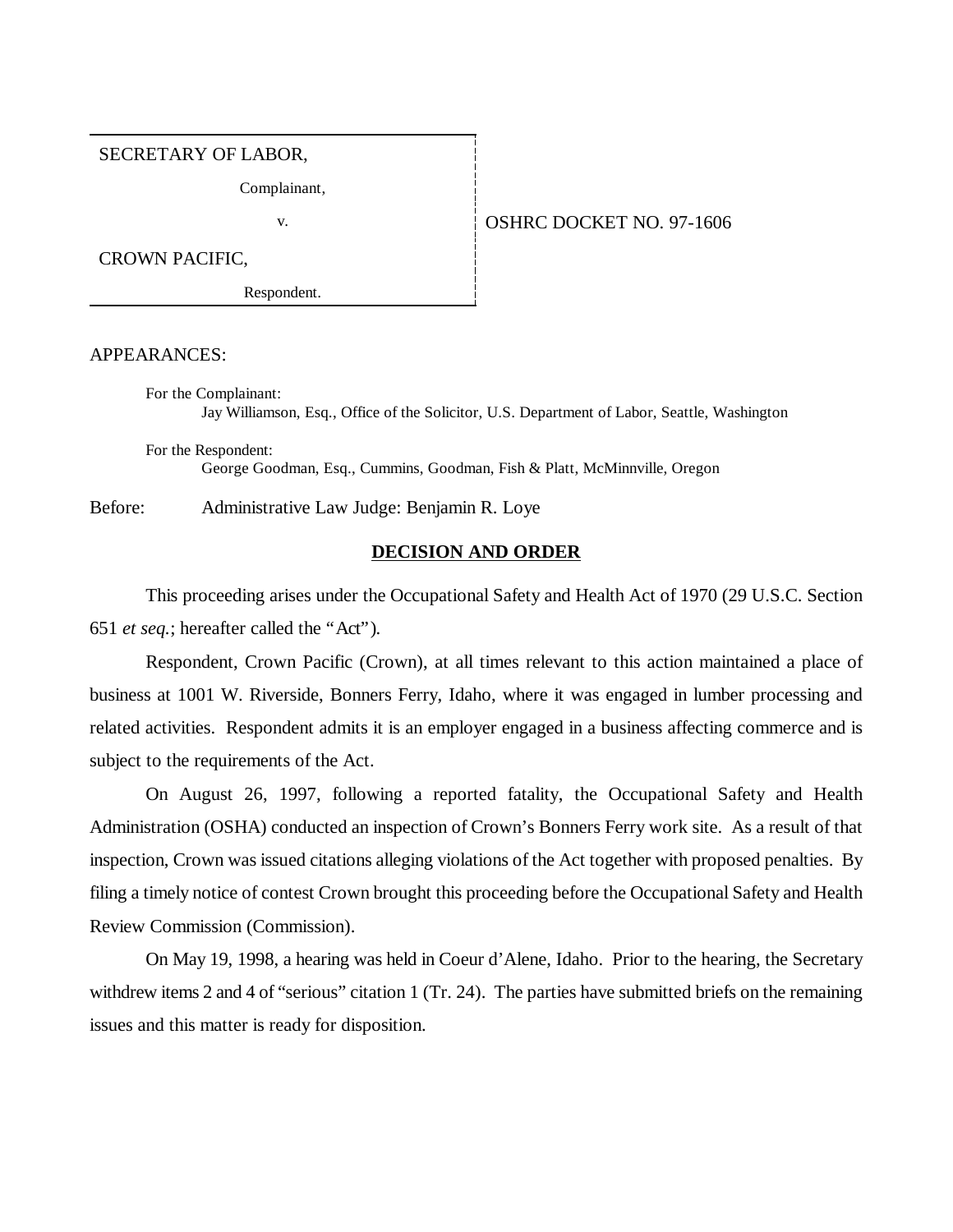# **Alleged Violation of §1910.177 et seq.**

Serious citation 1, item 1 alleges:

29 CFR 1910.177(c)(1): The employer did not provide a program to train all employees who service rim wheels in the hazards involved and the safety procedures to follow while servicing rim wheels:

(a) A training program for mechanics and others handling multi-piece wheels was not available.

Serious citation 1, item 3 alleges:

29 CFR 1910.177(f)(10): The employer did not ensure that employees stayed out of the trajectory whenever multi-piece rim wheels are handled:

(a) On August 22, 1997 at the tire storage area, a employee was struck by the locking rim of a multi-piece wheel while unloading the wheel from a company vehicle. The employer did not ensure that employees stay out of the trajectory of the multi-piece wheels while handling the wheels.

### *Facts*

On August 22, 1997, Wally Cossairt, a mechanic at Crown Pacific (Tr. 51), and another Crown employee, Terry Davis, were unloading repaired tires from the bed of a pickup truck, sliding each tire across the tailgate until it flipped, upright, onto the ground (Tr. 62, 65, 69-70). As a tire Davis was unloading dropped to the ground, it exploded, striking Davis in the chest (Tr. 70).

 Cossairt testified that on or before August 22, 1997, he regularly worked with multi-piece wheels at Crown's Bonners Ferry facility (Tr. 53). Cossairt estimated that Crown's rolling stock utilized approximately 75 either split rim and/or split ring wheels at that time (Tr. 54). When a multi-piece wheel required service, a mechanic or the equipment operator would remove it from the vehicle or machinery on a concrete slab outside the plant boiler room (Tr. 55-56). Cossairt would generally put a spare back on to the vehicle or machinery so it could be returned to service (Tr. 57). The wheel was then loaded into the back of a pickup and Cossairt or another mechanic would take it to a tire repair shop (Tr. 56, 59). Cossairt stated that he delivered damaged tires, or picked up repaired tires approximately twice a week (Tr. 60). Repaired tires were unloaded at Crown and stored (Tr. 61). Cossairt testified that, as he handled the tires, his body was sometimes in the wheel's trajectory (Tr. 63).

Cossairt also testified that he serviced multi-piece wheels, inflating low or soft tires without removing the wheel from the vehicle (Tr. 57-58). Cossairt stated that he did not use a remote chuck to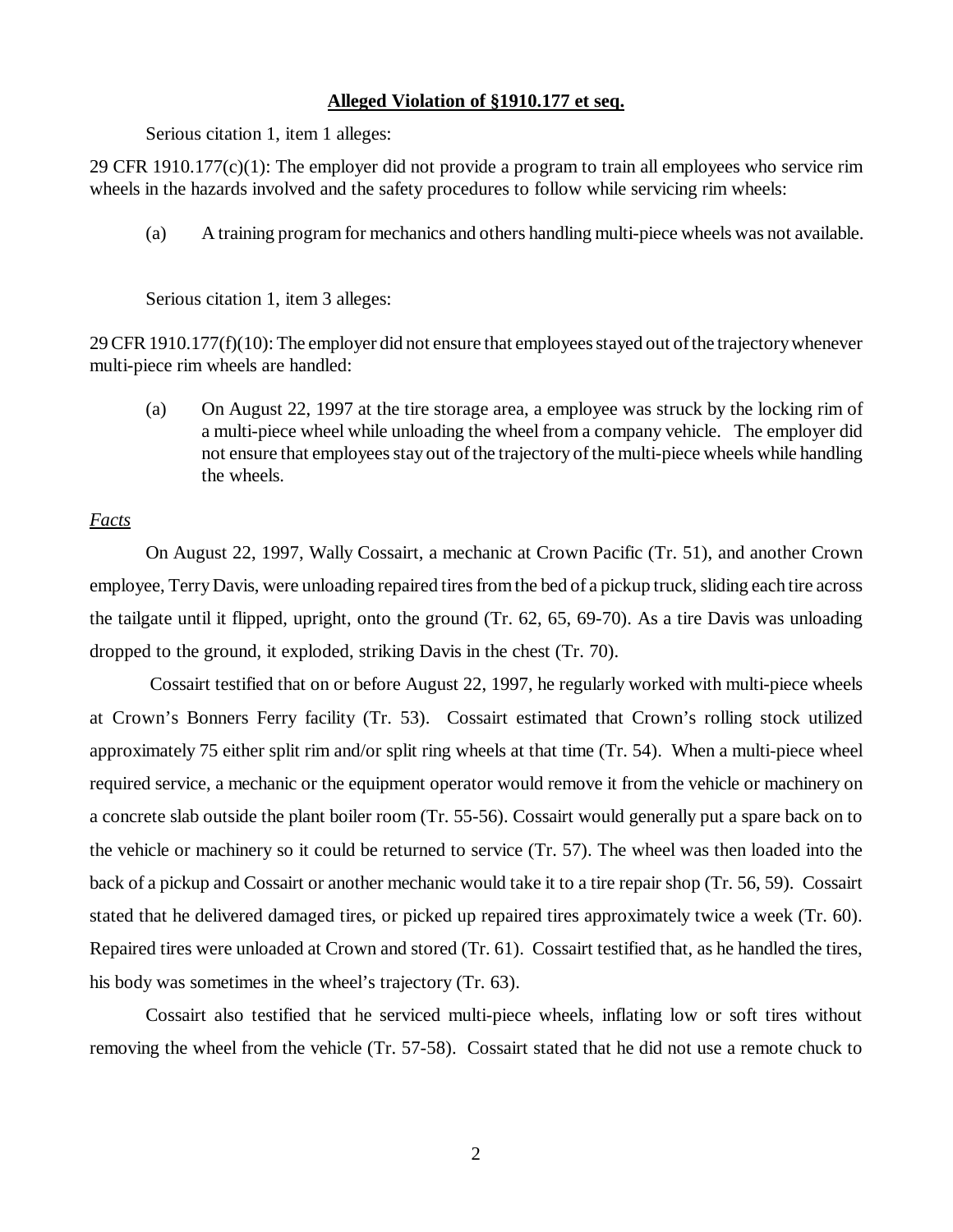inflate tires on multi-piece wheels prior to August 22, 1997, and that his body was often in the wheel's trajectory path as the tire was inflated (Tr. 58-59).

Cossairt stated that he knew that a multi-piece wheel, if not properly fitted, can separate when the tire is inflated after mounting (Tr. 64). Cossairt testified that he was not aware, prior to August 22, 1998, that there was any hazard associated with inflating a soft tire, or that it was necessary to stay out of the wheel's trajectory while removing, installing or handling multi-piece wheels (Tr. 64-65). Cossairt testified that he had not been trained in the proper means of inflating, removing, installing or otherwise handling multi-piece wheels (Tr. 64).

#### *Discussion*

Crown does not dispute the underlying facts, but maintains that the cited standard is not applicable to employers in general industry, unless they are actually engaged in the mounting and demounting of rim wheels. Respondent further maintains that, even if applicable, the standard is so vague that it fails to provide employers with adequate notice of its scope.

**Applicability.** The cited standard sets forth its scope with some specificity.

(a) *Scope*. (1) This section applies to the servicing of multi-piece and single piece rim wheels used on large vehicles such as trucks, tractors, trailers, busses and off-road machines. . ..

\* \* \* (b) *Service* or *servicing* means the mounting and demounting of rim wheels, and related activities such as inflating, deflating, installing, removing, and handling.

Respondent's witnesses; Terry Miller, the safety and loss control manager for the Associated General Contractors-Oregon (Tr. 243-44); Gerald Ripka, a safety consultant (Tr. 321); and Kendall Hansen, Crown's safety and environmental compliance manager (Tr. 397), all testified that it is the understanding within general industry that §1910.177 *et seq.* applies only to employers actually "breaking down" tires (Tr. 411). Respondent's witnesses agreed that they interpreted the phrase "and related activities such as inflating, deflating, installing, removing, and handling" as having effect only when the precondition "mounting and demounting of rim wheels" is performed at the same time, and by the same employer as the related activity (Tr. 319, 342).

Respondent's interpretation of the cited standard is contrary to the plain meaning of the standard as set forth under the *Scope* heading, as well as to the intent of the drafters. The plain language of the standard clearly provides that the §1910.177 *et seq.* is applicable to all employers covered by Part 1910 engaged in servicing multi-piece wheels. Servicing includes inflating, deflating, installing, removing, and handling *as well as; together with; in addition to* mounting and demounting. Respondent seeks to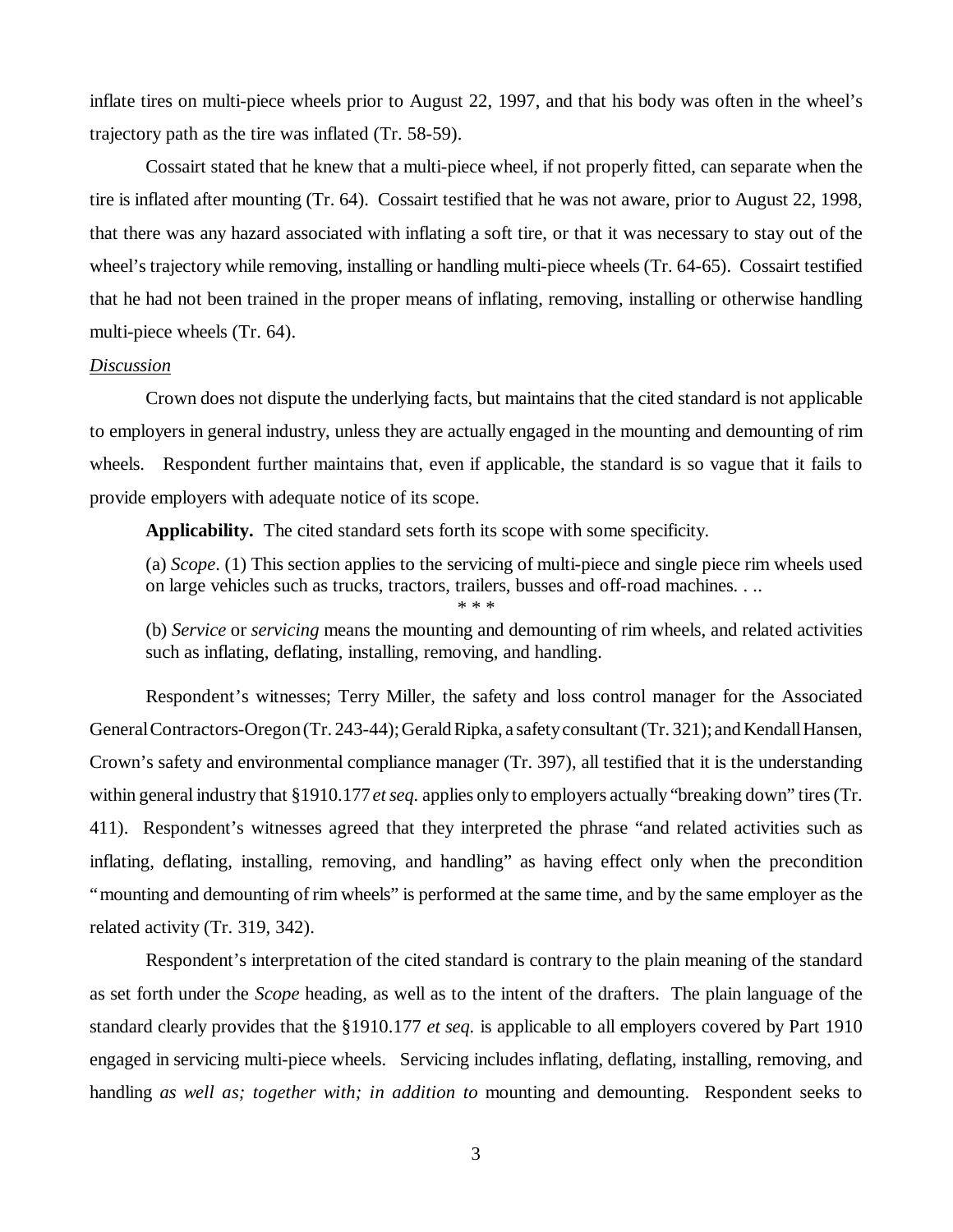introduce ambiguity into the standard's plain meaning by infusing the word "and" with a meaning beyond the common sense of the word, relying on testimony of industry practice or custom. The Commission and the courts, however, look to industry practice "only when the standard in question is so broadly worded or vague that the employer may legitimately claim that it could not know, without reference to industry practice or other reasonable example, how to comply." *Pyramid Masonry Contractors, Inc.,* 1993 CCH OSHD ¶30,255, p. 41,676 (No. 91-0600, 1993). Where, as here, the meaning of the standard is clear, no reference to industry practice is appropriate.

 In any event, the sole object of statutory construction is to determine the intent of the drafters. *Donovan v. Anheuser-Busch, Inc.*, 666 F.2d 315 (6th Cir. 1981). Richard Sauger, a safety specialist with OSHA, and the primary author of the standard (Tr. 442), testified that the cited standard was intended to cover all employees involved in servicing multi-piece wheels, regardless of whether they or their employers are involved in tire repair, *i.e .*mounting and/or demounting (Tr. 451-53). In her proposed rules, the Secretary noted that "numerous accidents occurred while moving an inflated tire in the service area, measuring tire pressure, removing the valve core or simply while storing an inflated tire at rest." 44 Fed. Reg. 24,253 (April 24, 1979). Sauger testified that the hazards associated with multi-piece wheel, *i.e.,* the possibility that explosive air pressure from the tire will turn the steel wheel and locking ring into a projectile, are the same whether the multi-piece wheel is handled in a tire repair shop, or by the employee of a general industry employer (Tr. 112, 443, 449). Adoption of Crown's interpretation would deprive employees servicing multi-piece tires in the general industry of the protection of the Act. "Axiomatic in statutory interpretation is the principle that laws should be construed to avoid an absurd or unreasonable result." *United States v. Mathena*, 23 F.3d 87, 92-93 (5th Cir.1994).

The cited standard is applicable.

**Notice.** As noted above, the cited standard's scope is not so broadly worded or vague that Crown may legitimately claim it could not have recognized a need to comply. I find that Section 1910.177 afforded Crown with adequate notice of the conduct required of it.

The Secretary has established the cited violations.

## *Penalty*

A penalty of \$4,500.00 has been proposed for each of the cited violations. Crown is a large company. It has not been cited for any "serious" violations of the Act within the last three years (Tr. 144). The gravity of the violation is high in that failure to train employees in proper procedures, including staying out of the wheel's trajectory, could result in death (Tr. 144-45). Crown's mechanics were exposed to the